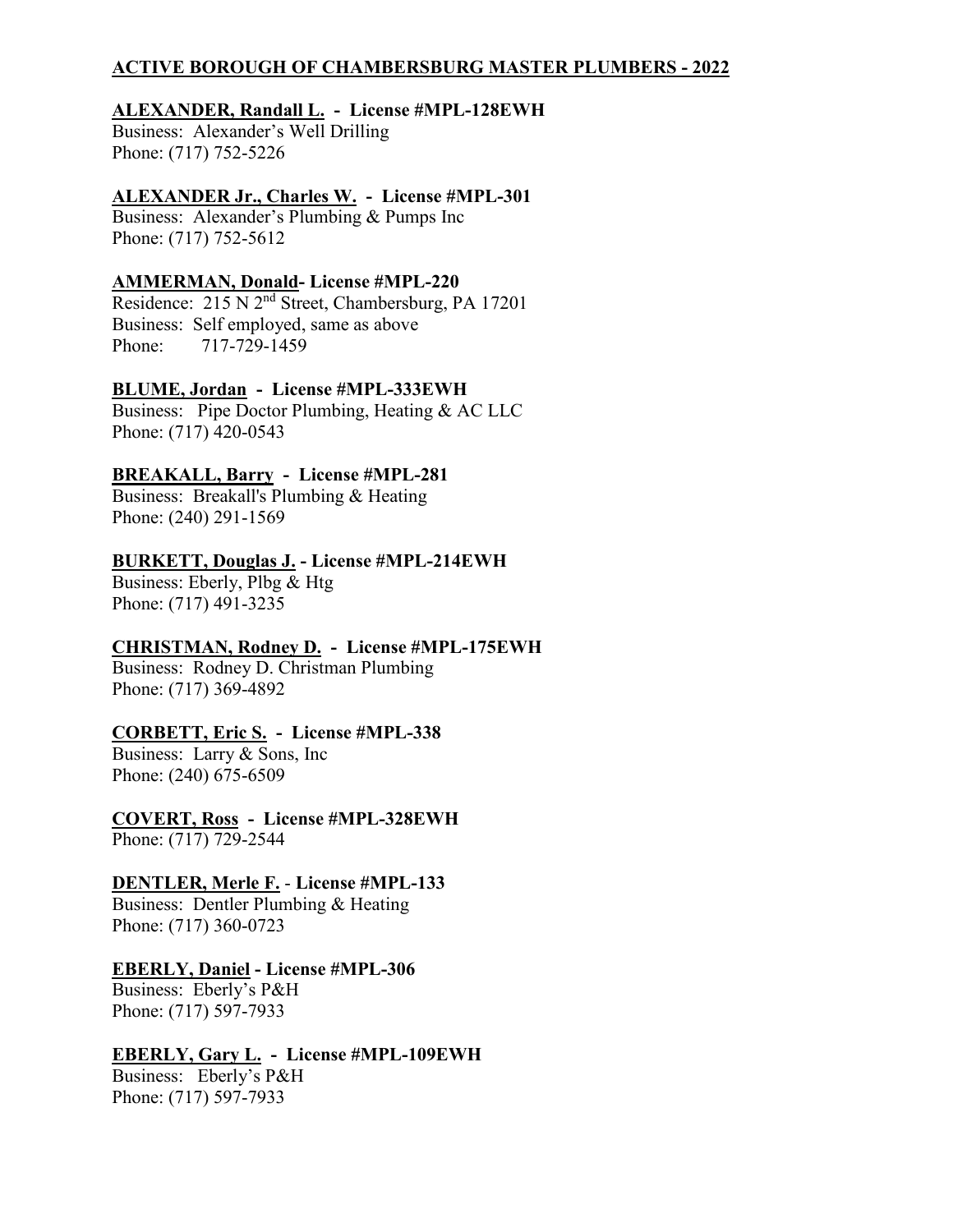#### **EBERLY, Steve A. - License #MPL-110**

Business: Eberly's P&H Phone: (717) 597-7933

#### **ESQUIVEL, Jose Alfredo (Freddie) - License #MPL-312EWH**  Phone: (717) 372-2513

#### **HECK, Randy L.** - **License #MPL-207EWH**

Business: Randy L. Heck Plumbing & Htg Phone: (717) 816-0723

### **HEICHEL III, Gerald L. – License #MPL-307**

Business: GLH3 Plumbing Phone: (717) 253-6873

### **JACOBS, Nicklas S. - License #MPL-146**

Business: Hometown Plumbing Phone: (717) 262-3499

#### **JOHNSON, Rodney J.** - **License #MPL-287**

Business: RJ Johnson Plumbing & Heating Phone: (717) 860-2721

#### **KISTLER, Thomas M. - License #MPL-196EWH**

Business: T & C Plumbing & Heating Phone: (717) 449-1829

### **MAGLOIRE, Reynold - License #MPL-302EWH**

Business: Controls, Service & Engineering Phone: (717) 774-2222

### **MANN, Bradley M. - License #MPL-318**

Business: Mann Plumbing & Heating Phone: (717) 658-9770

#### **MILLER, Jeff A. - License #MPL-216EWH**

Business: C.V. Wenger, Inc. Phone: (717) 496-7905

### **PLUM, Michael C. - License #MPL-119EWH**

Business: MC Plum Phone: (717) 263-1001

### **REFFO III, Michael E. - License #MPL-273**

Business: A&M Plumbing Phone: (724) 961-7771

### **SEILHAMER, Jeffrey O. - License #MPL-275**

Business: Rodney B. Smith P&H Phone: (717) 729-6812